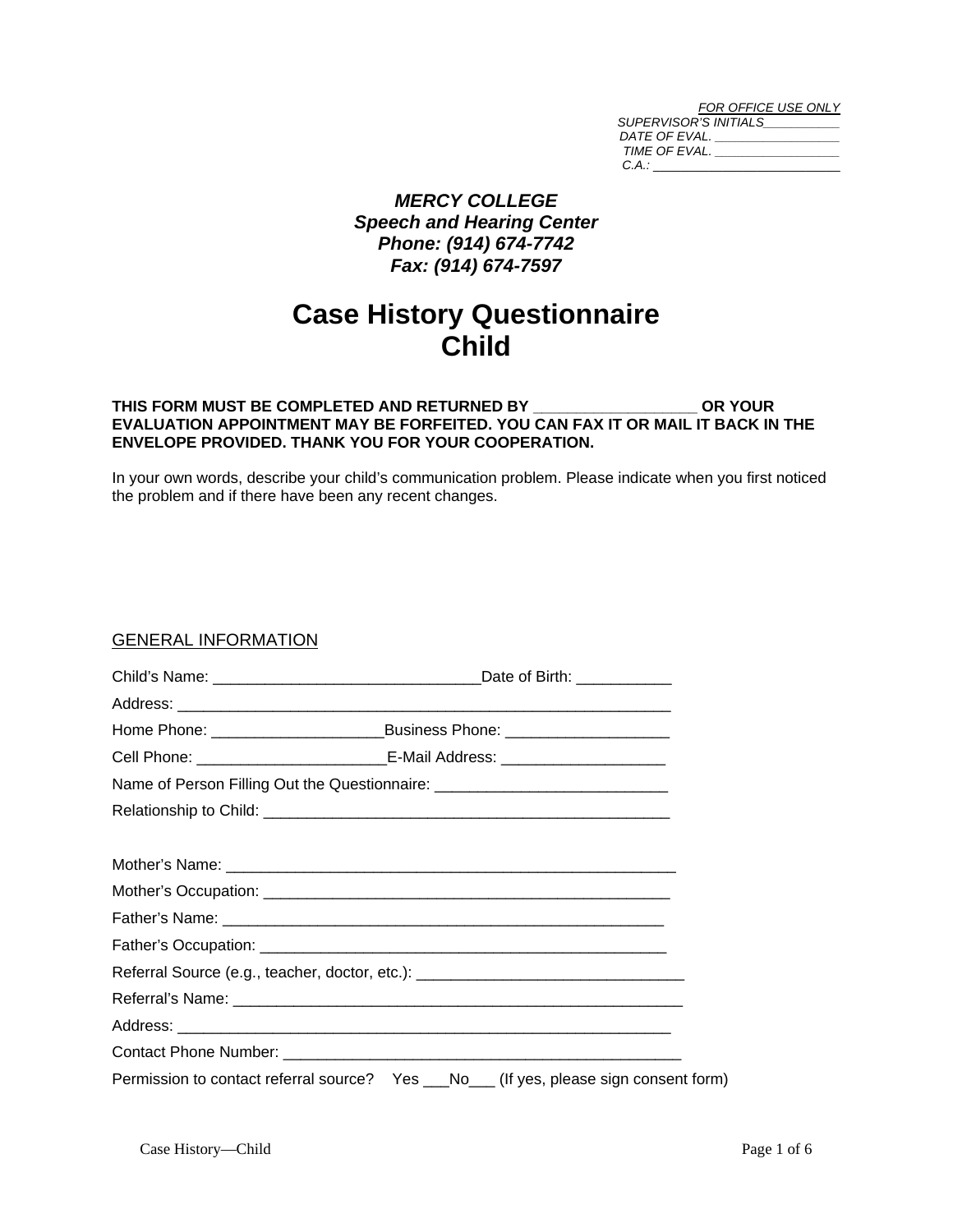## FAMILY HISTORY

| Other people living in the home: | Relationship to the child:                                                                            |
|----------------------------------|-------------------------------------------------------------------------------------------------------|
|                                  | <u> 1989 - Johann Stein, mars an de Brazilian (b. 1989)</u>                                           |
| explain.                         | Are there any other family members who have received speech/language therapy services? If yes, please |
| PRE-NATAL AND BIRTH HISTORY      | Describe the mother's general health during the pregnancy. Were there any illnesses, complications,   |
| traumas, medication, etc.?       |                                                                                                       |

| Length of pregnancy: __________weeks                                                           |                                     | Child's Birth Weight: ___________ |                                 |
|------------------------------------------------------------------------------------------------|-------------------------------------|-----------------------------------|---------------------------------|
| Substances used during pregnancy: cigarettes___alcohol___drugs___none____                      |                                     |                                   |                                 |
| Vaginal delivery ______                                                                        | Head first <b>contact the State</b> |                                   | Breech (feet or buttocks first) |
| Caesarean (C-section) ______ If a C-section was done, please explain why.                      |                                     |                                   |                                 |
| Were there any complications during or immediately following delivery? If yes, please explain. |                                     |                                   |                                 |

Was the baby placed in an incubator? If yes, please explain why.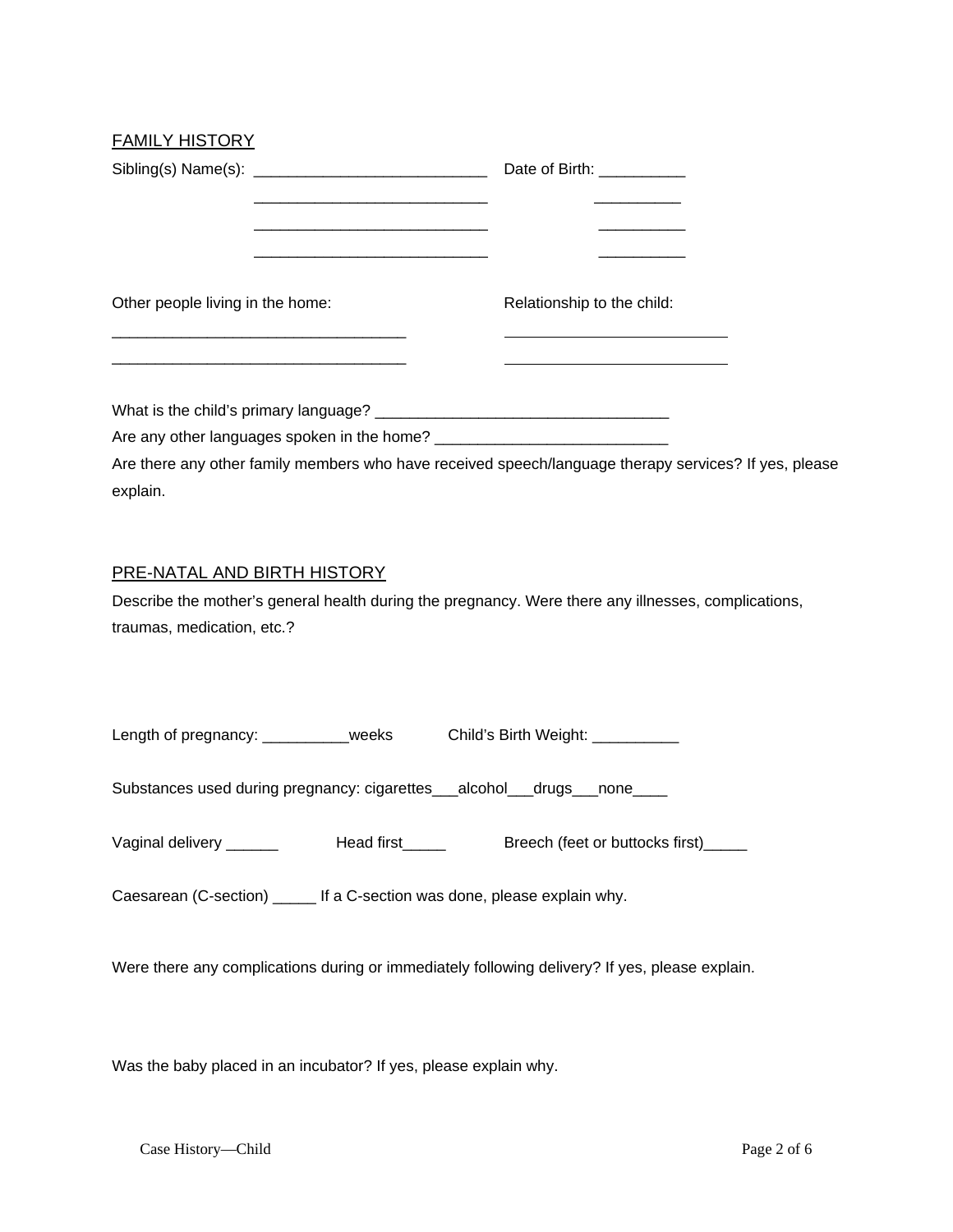## MEDICAL HISTORY

Describe your child's current health status.

|                                                                             | Has your child suffered any of the following illnesses or conditions? If so, please provide age of |
|-----------------------------------------------------------------------------|----------------------------------------------------------------------------------------------------|
| occurrence.                                                                 |                                                                                                    |
|                                                                             | Asthma________________________                                                                     |
| Convulsions _________________________                                       | Seizures_____________________                                                                      |
|                                                                             |                                                                                                    |
|                                                                             |                                                                                                    |
| List any allergies that your child has (including food and drug allergies): |                                                                                                    |
|                                                                             |                                                                                                    |

Describe any accidents, head trauma, surgeries or hospitalizations that your child has had.

Is your child under a doctor's care? If so, for what condition? What medications, if any, is your child currently taking?

#### **DEVELOPMENTAL HISTORY**

| Provide the approximate age at which your child did the following: |                       |       |  |
|--------------------------------------------------------------------|-----------------------|-------|--|
| Sit up                                                             | Crawl                 | Stand |  |
| Walk                                                               | Become toilet-trained |       |  |

Do you have any concerns about your child's development in any of the following areas? Gross Motor (walking, running, physical activities) Yes\_\_\_\_\_ No\_\_\_\_\_

Fine Motor (use of pencil, manipulation of objects) Yes\_\_\_\_\_ No\_\_\_\_\_

Independent Functioning (eating, dressing self) Yes\_\_\_\_\_ No\_\_\_\_\_ If you checked "yes" to any of the above areas, please describe your concerns.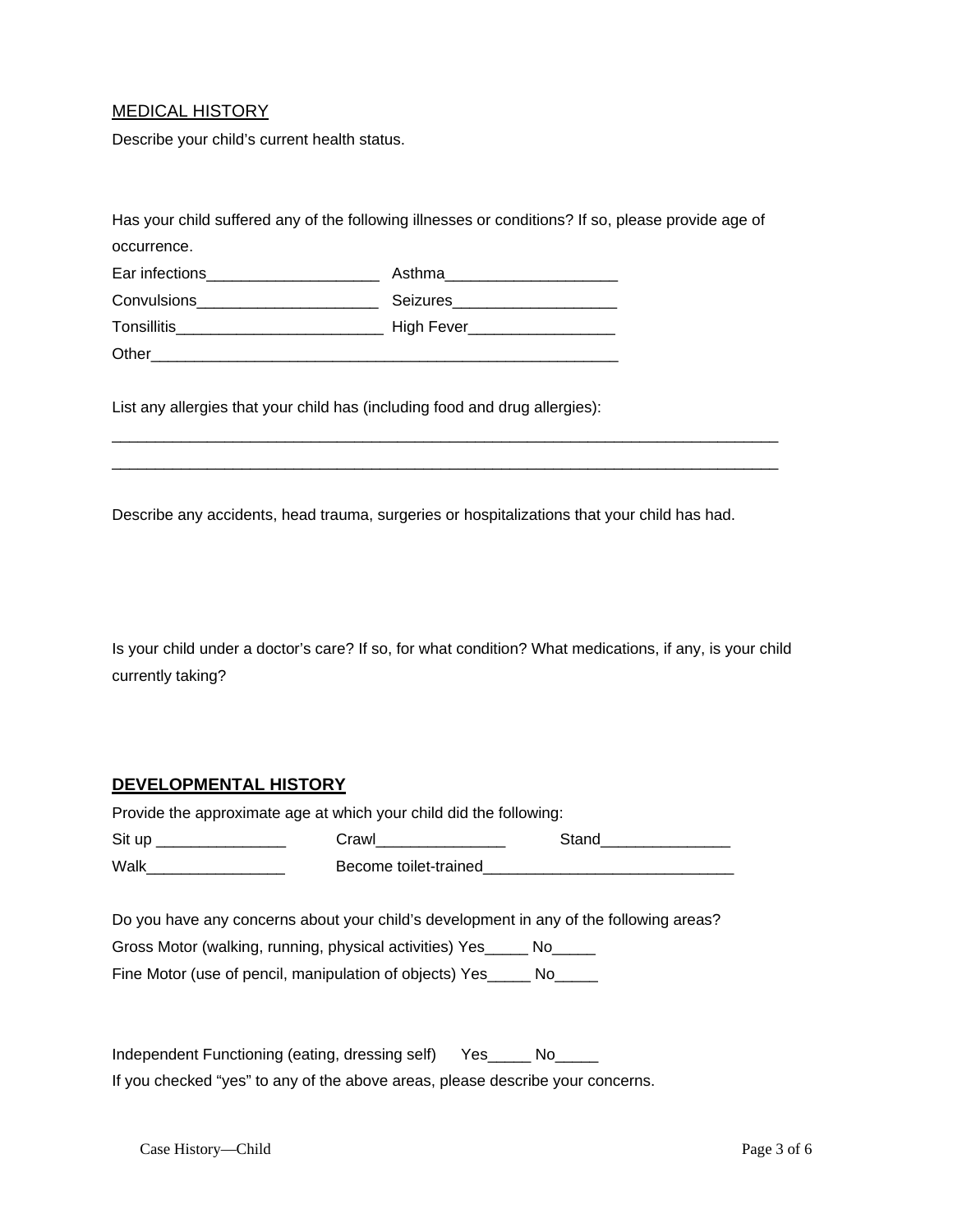Briefly describe any other concerns you have regarding your child's development.

Has your child ever experienced feeding difficulties (e.g., reflux, sucking, swallowing, drooling, etc.)? Yes\_\_\_\_\_ No\_\_\_\_\_

If yes, please describe.

## **SPEECH/LANGUAGE/HEARING HISTORY**

| Provide the approximate age at which your child did the following:                                                                                                                                                                             |                                                                                                      |
|------------------------------------------------------------------------------------------------------------------------------------------------------------------------------------------------------------------------------------------------|------------------------------------------------------------------------------------------------------|
|                                                                                                                                                                                                                                                |                                                                                                      |
|                                                                                                                                                                                                                                                | Said first word?_________________What was your child's first word? ______________                    |
| Began putting words together?<br><u>[</u> [11][12] Degan putting words together?<br>[12] Degan putting words to get her?<br>[22] Degan putting words to get her?<br>[22] Degan putting words to get her?<br>[22] Degan putting words to get he |                                                                                                      |
|                                                                                                                                                                                                                                                | Began to use simple sentences to communicate (e.g., "Want drink.")? ________________________________ |
|                                                                                                                                                                                                                                                |                                                                                                      |
|                                                                                                                                                                                                                                                | How does your child currently communicate (e.g., gestures, verbally, etc.)?                          |
|                                                                                                                                                                                                                                                |                                                                                                      |
|                                                                                                                                                                                                                                                |                                                                                                      |
|                                                                                                                                                                                                                                                |                                                                                                      |
| Does your child follow simple commands? Yes                                                                                                                                                                                                    | No.                                                                                                  |

Does your child seem to understand two and three-step directions? Yes\_\_\_\_No\_\_\_\_\_ Does your child seem to understand what is being said to him/her? Yes\_\_\_\_\_No\_\_\_\_\_ Can people outside the immediate family understand your child's speech? Yes\_\_\_\_No\_\_\_\_

Have your child's speech and language skills been tested in the past? Yes\_\_\_\_\_No\_\_\_\_\_ If so, when and where were they tested and what were the results?

Date of last hearing test? \_\_\_\_\_\_\_\_\_\_ Location of test? \_\_\_\_\_\_\_\_\_\_\_\_\_\_\_\_\_\_\_\_\_\_\_\_\_\_\_\_\_\_\_\_\_ Were the results normal? Yes\_\_\_\_\_No\_\_\_\_\_ If no, please explain. Date of last vision test?\_\_\_\_\_\_\_\_\_\_Were the results normal? Yes\_\_\_\_No\_\_\_\_\_ If no, please explain.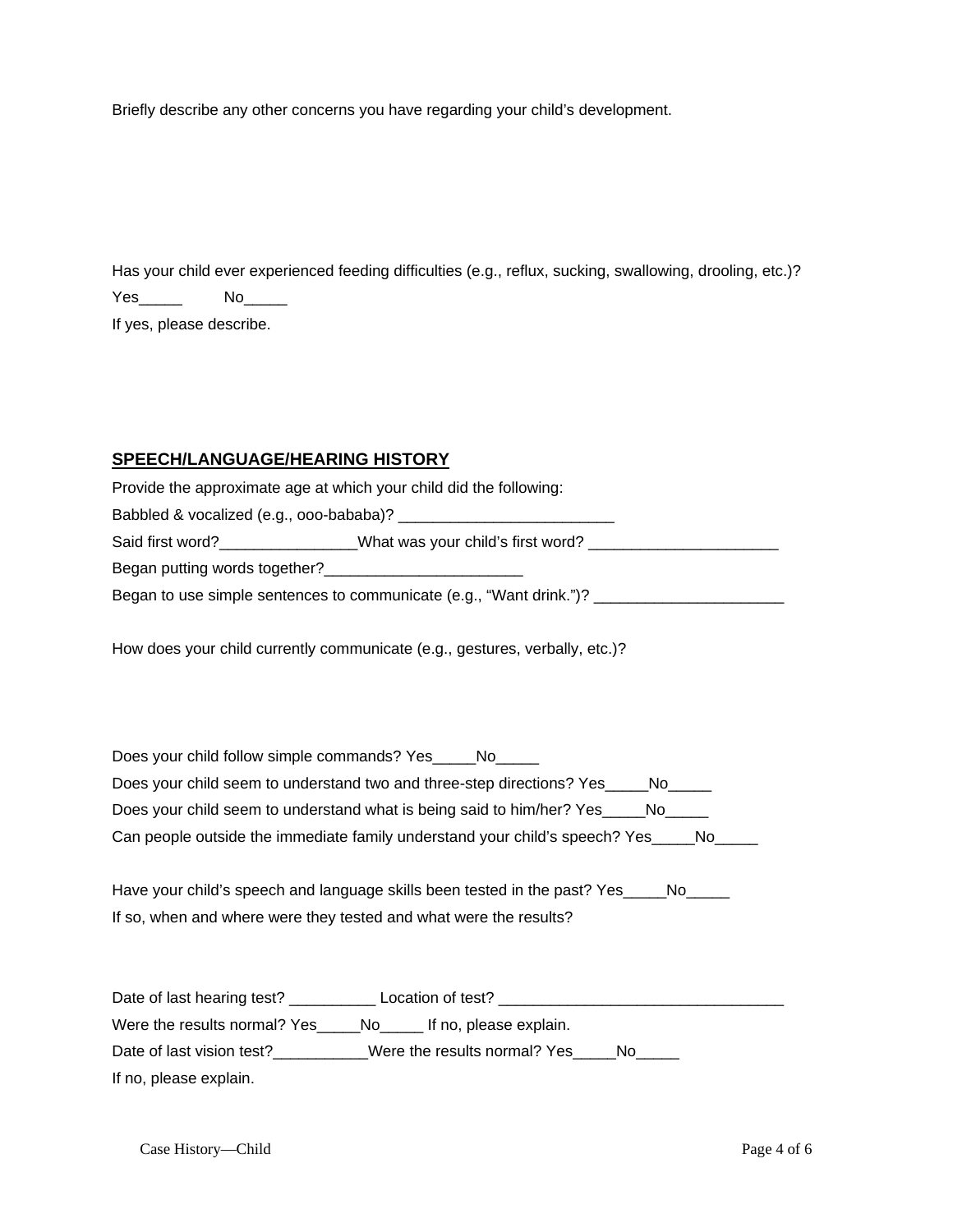### **SOCIAL HISTORY**

Describe your child's personality. Would you describe your child as "quiet/shy" or "talkative/friendly"?

Describe how your child interacts with peers.

Describe how your child interacts with adults.

What are your child's favorite activities/hobbies?

#### EDUCATIONAL HISTORY

| Teacher's Name                                                                                                  |  |
|-----------------------------------------------------------------------------------------------------------------|--|
|                                                                                                                 |  |
| Does your child have an IEP (Individualized Education Plan)? Yes _____ No _____                                 |  |
|                                                                                                                 |  |
| Is your child receiving any special services in school? Yes _______ No_______ If yes, please list the services. |  |

List any support services/modifications provided in school.

| Check any of the following conditions that are of concern to you about your child: |                                                 |  |
|------------------------------------------------------------------------------------|-------------------------------------------------|--|
| General intellectual level                                                         | Difficulty with planning and organization_____  |  |
| Difficulty completing an activity ______                                           | Difficulty adapting to change                   |  |
| Easily distracted_____                                                             | Difficulty expressing self_____                 |  |
| Inability to concentrate                                                           | Difficulty with written expression_____         |  |
| Difficulty reading                                                                 | Difficulty learning/remembering new information |  |
| Please include any additional information related to the above-noted conditions.   |                                                 |  |